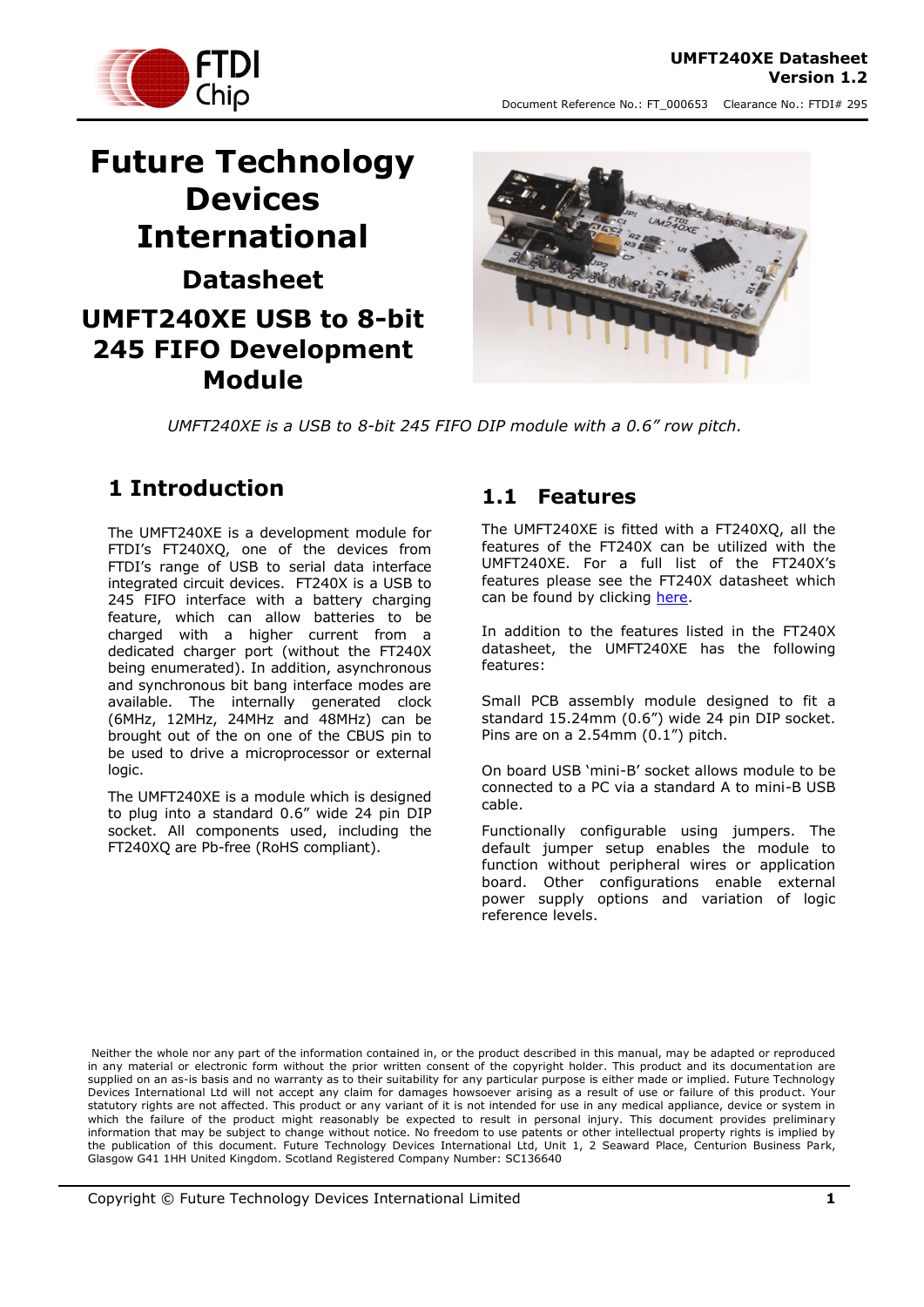

## <span id="page-1-0"></span>**2 Driver Support**

#### **Royalty-Free VIRTUAL COM PORT (VCP) DRIVERS for:**

- Windows 10 32, 64-bit
- Windows 8 / 8.1 32, 64-bit
- Windows 7 32,64-bit
- Windows Vista and Vista 64-bit
- Windows XP and XP 64-bit
- Windows XP Embedded
- Server XP / 2003 /2008 / 2016
- Windows CE 4.2-5.2, 6.0/7.0, 2013
- Mac OS-X
- Linux 3.2 and greater
- Android

#### **Royalty-Free D2XX Direct Drivers (USB Drivers + DLL S/W Interface):**

- Windows 10 32, 64-bit
- Windows 8 / 8.1 32, 64-bit
- Windows 7 32,64-bit
- Windows Vista and Vista 64-bit
- Windows XP and XP 64-bit
- Windows XP Embedded
- Server XP / 2003 /2008 / 2016
- Windows CE 4.2-5.2, 6.0/7.0, 2013
- Mac OS-X
- Linux 3.2 and greater
- Android

The drivers listed above are all available to download for free from [www.ftdichip.com.](http://www.ftdichip.com/) Various 3rd Party Drivers are also available for various other operating systems - visit [www.ftdichip.com](http://www.ftdichip.com/) for details.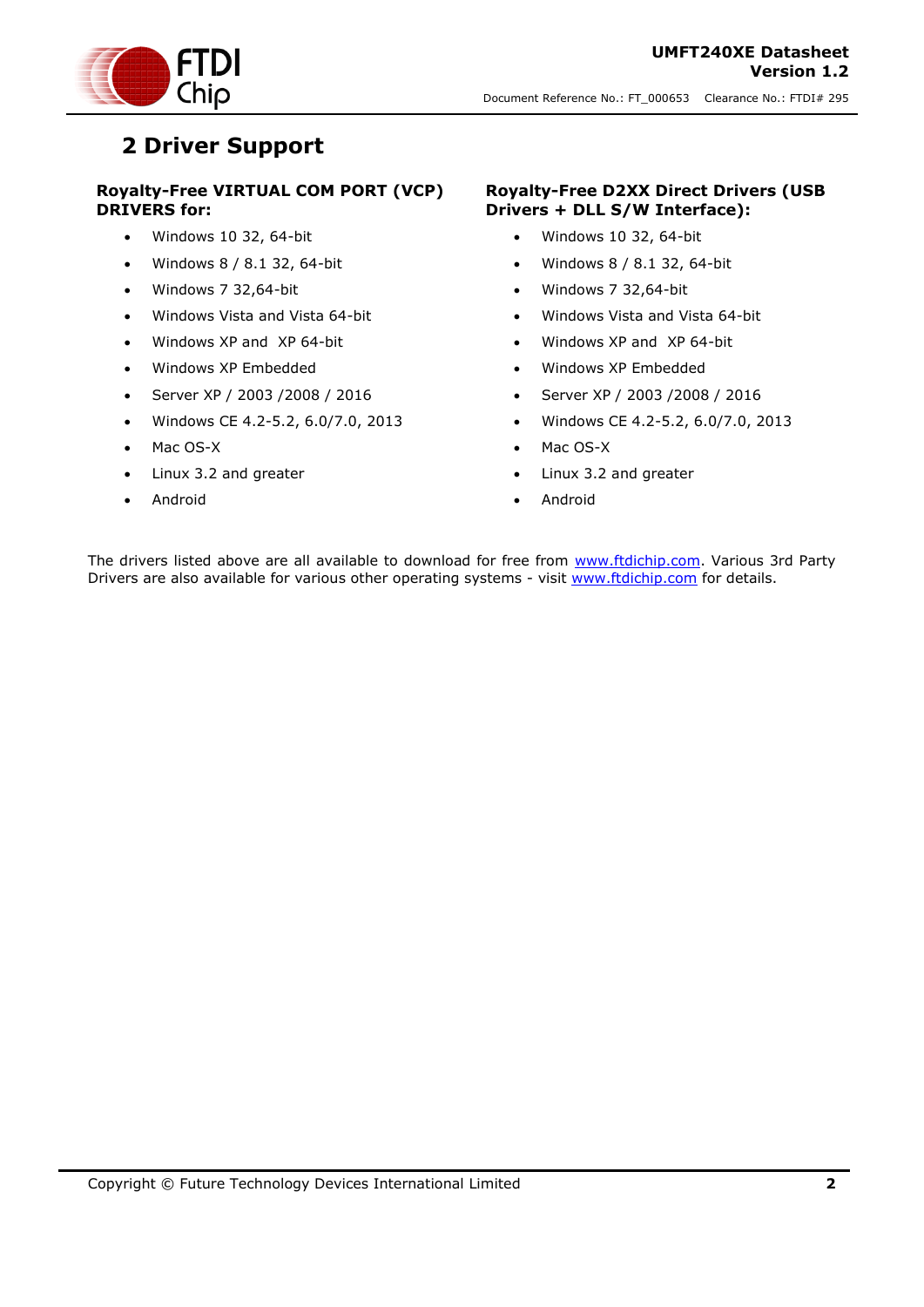

# **3 Ordering Information**

<span id="page-2-0"></span>

| <b>Module Code</b>  | <b>Utilised IC</b><br>Code | <b>TID</b> | <b>Description</b>                                                                     |
|---------------------|----------------------------|------------|----------------------------------------------------------------------------------------|
| UMFT201XE-01        | <b>FT201XQ</b>             | 40001460   | USB to I <sup>2</sup> C evaluation module. 0.6" row pitch, standard DIP<br>headers.    |
| UMFT221XE-01        | <b>FT221XQ</b>             | 40001462   | USB to 8-bit SPI/FT1248 evaluation module. 0.6" row pitch,<br>standard DIP headers.    |
| UMFT231XE-01        | <b>FT231XQ</b>             | 40001464   | USB to Full-Handshake UART evaluation module, 0.6" row<br>pitch, standard DIP headers. |
| <b>UMFT240XE-01</b> | <b>FT240XQ</b>             | 40001466   | USB to 8-bit 245 FIFO evaluation module. 0.6" row pitch,<br>standard DIP headers.      |

TID is the test identification code for the IC. Note that this TID is for revision D silicon.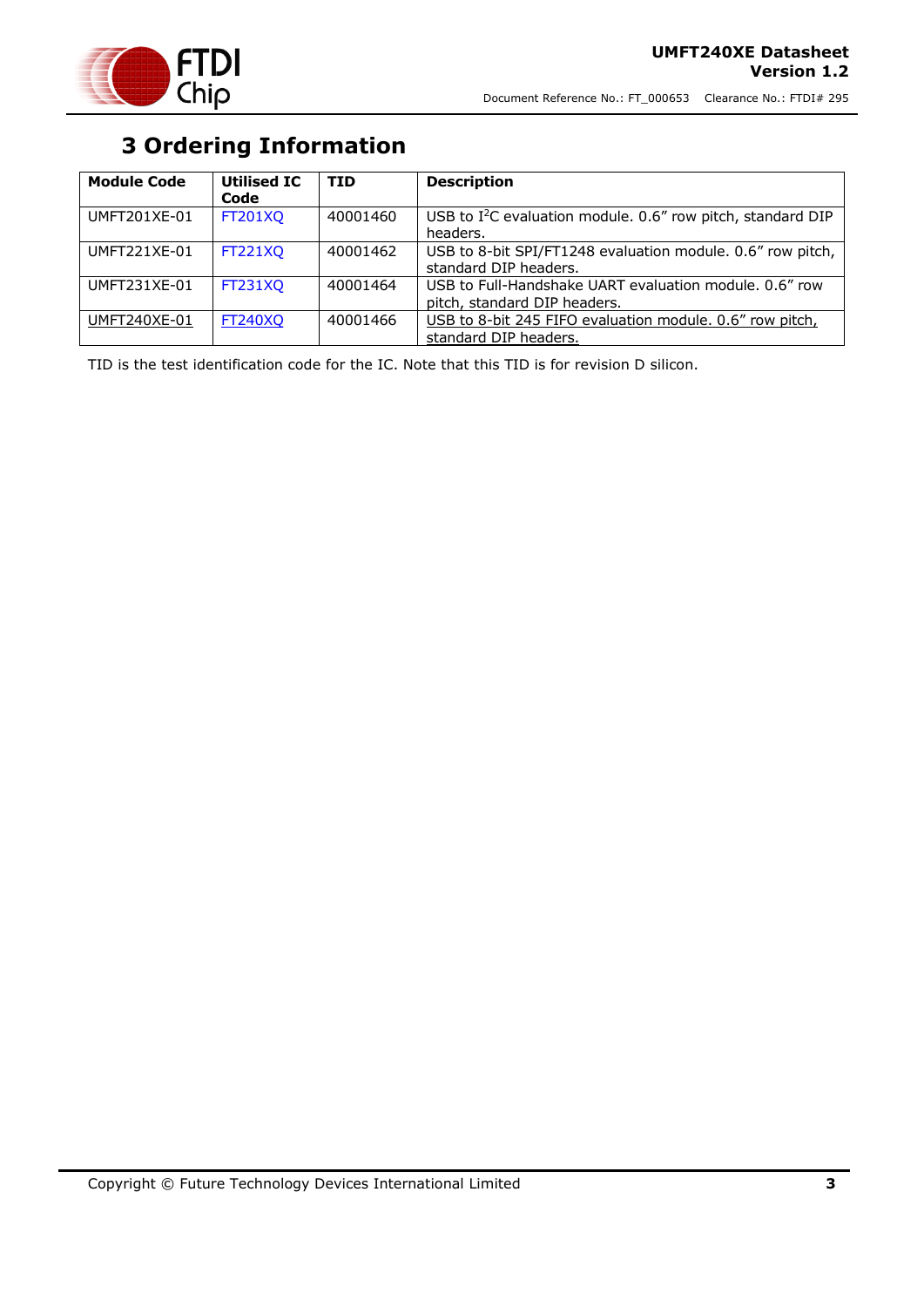

# **Table of Contents**

| 1.1                                                           |  |  |
|---------------------------------------------------------------|--|--|
| $\mathbf{2}$                                                  |  |  |
| 3                                                             |  |  |
| UMFT240XE Signals and Configurations  5<br>4                  |  |  |
| 4.1                                                           |  |  |
| 4.2                                                           |  |  |
| 4.3                                                           |  |  |
| 5                                                             |  |  |
| 5.1                                                           |  |  |
| 5.2                                                           |  |  |
| 5.3                                                           |  |  |
| USB Bus Powered with Power Switching Configuration  11<br>5.4 |  |  |
| 5.5                                                           |  |  |
| 5.6                                                           |  |  |
| 5.7                                                           |  |  |
| 6                                                             |  |  |
| 7                                                             |  |  |
| UMFT240XE Module Circuit Schematic 16<br>8                    |  |  |
| 9                                                             |  |  |
|                                                               |  |  |
|                                                               |  |  |
|                                                               |  |  |
|                                                               |  |  |
| Appendix B - List of Figures and Tables  18                   |  |  |
|                                                               |  |  |
|                                                               |  |  |
|                                                               |  |  |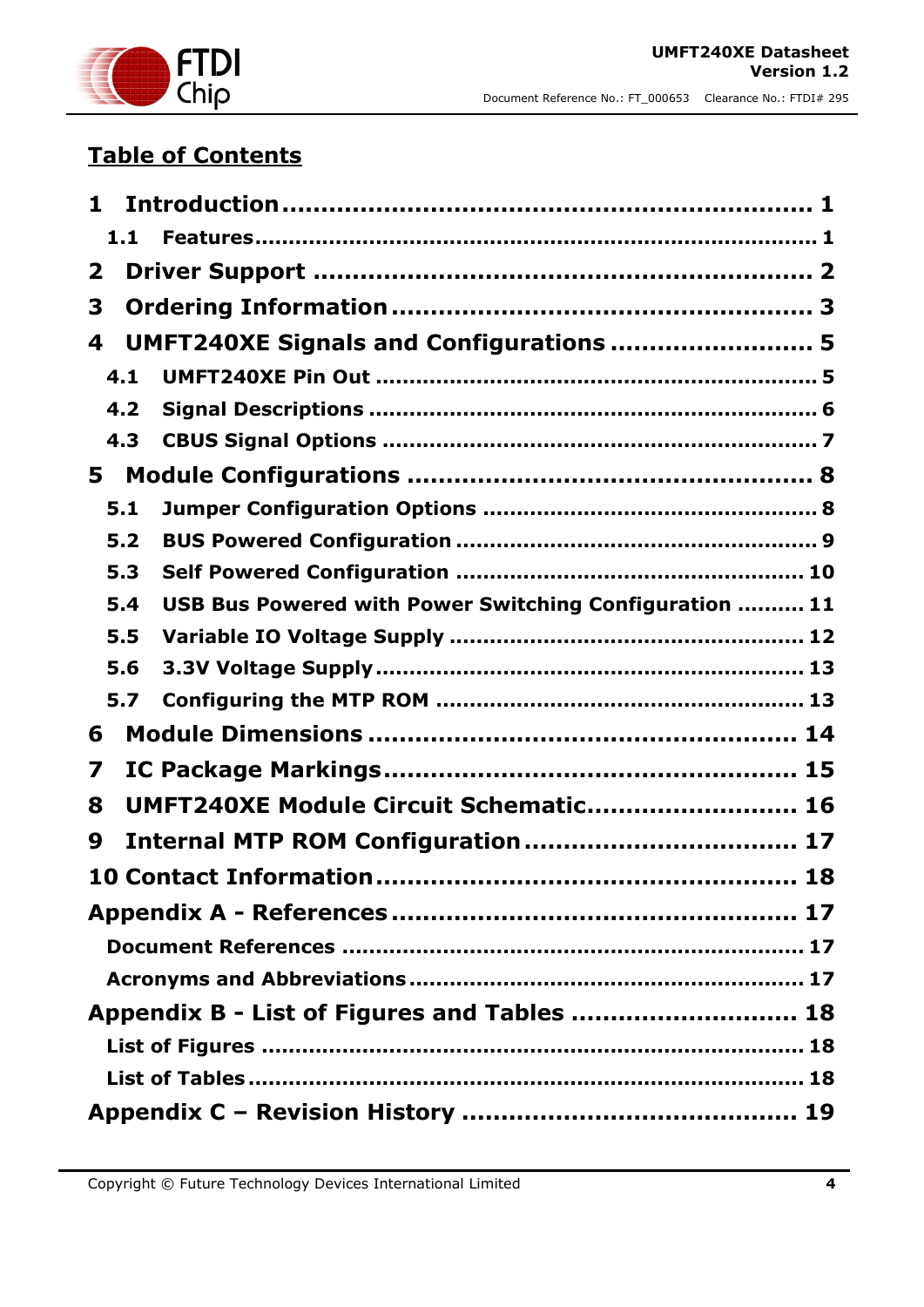

## <span id="page-4-0"></span>**4 UMFT240XE Signals and Configurations**

### <span id="page-4-1"></span>**4.1 UMFT240XE Pin Out**





<span id="page-4-2"></span>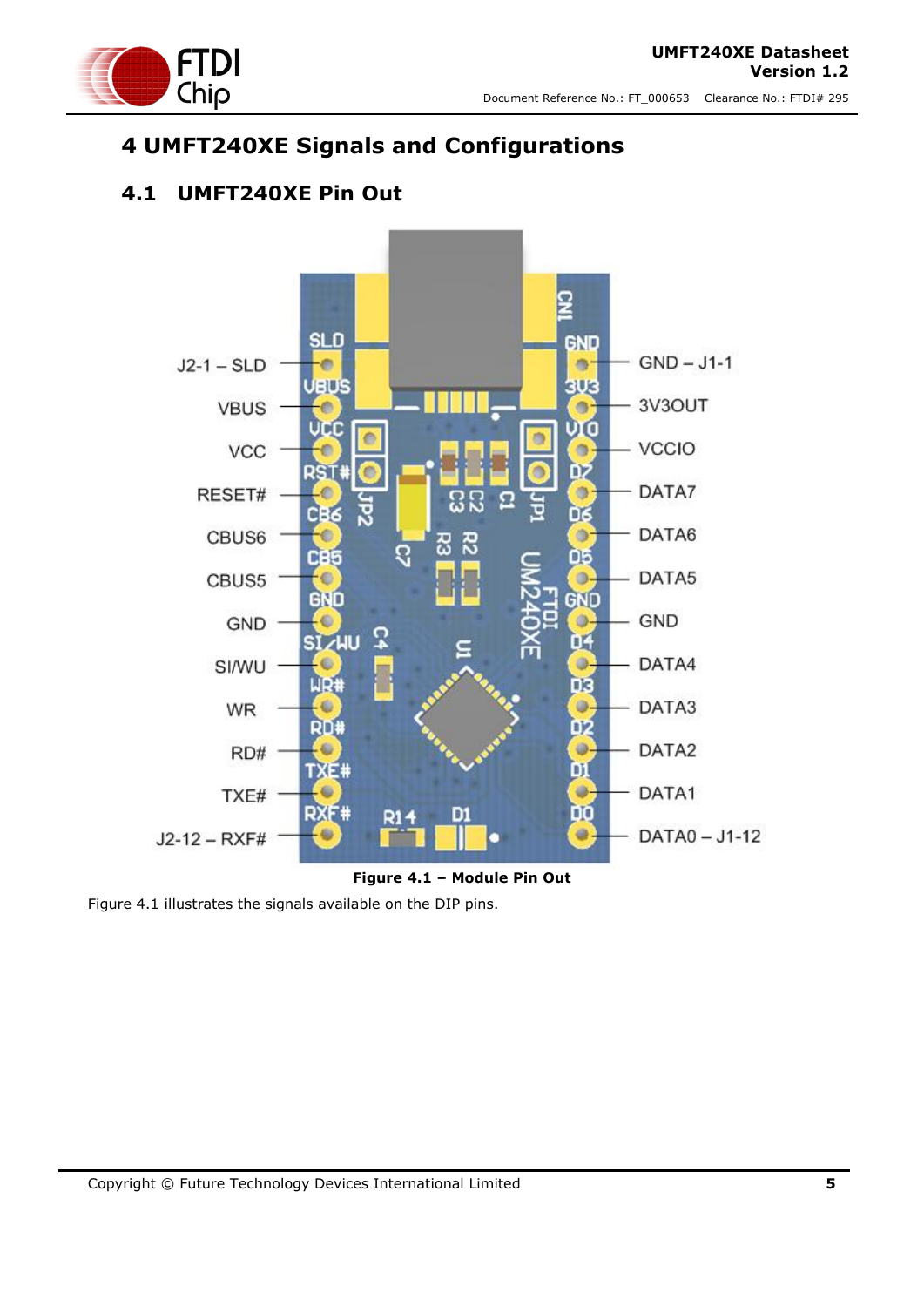

## <span id="page-5-0"></span>**4.2 Signal Descriptions**

| Pin No.                  | <b>Name</b>       | <b>Type</b>               | <b>Description</b>                                                                                                                                                                                                                                                                                                                               |
|--------------------------|-------------------|---------------------------|--------------------------------------------------------------------------------------------------------------------------------------------------------------------------------------------------------------------------------------------------------------------------------------------------------------------------------------------------|
| $J1-1, J1-$<br>$7, 32-5$ | <b>GND</b>        | <b>PWR</b>                | Module Ground Supply Pins                                                                                                                                                                                                                                                                                                                        |
| $J1 - 2$                 | 3V3OUT            | Power<br>Input/<br>Output | 3.3V output from integrated LDO regulator. This pin is decoupled with a<br>100nF capacitor to ground on the PCB module. The prime purpose of this<br>pin is to provide the 3.3V supply that can be used internally. For power<br>supply configuration details see section 5.                                                                     |
| $J1-3$                   | <b>VCCIO</b>      | Power<br>Input            | +1.8V to +3.3V supply to the UART Interface and CBUS I/O pins. For<br>power supply configuration details see section 5.                                                                                                                                                                                                                          |
| $J1 - 4$                 | DATA7             | I/O                       | 245 FIFO Bi-Directional data bit 7.                                                                                                                                                                                                                                                                                                              |
| $J1 - 5$                 | DATA6             | I/O                       | 245 FIFO Bi-Directional data bit 6.                                                                                                                                                                                                                                                                                                              |
| $J1-6$                   | DATA5             | I/O                       | 245 FIFO Bi-Directional data bit 5.                                                                                                                                                                                                                                                                                                              |
| $J1-8$                   | DATA4             | I/O                       | 245 FIFO Bi-Directional data bit 4.                                                                                                                                                                                                                                                                                                              |
| $J1-9$                   | DATA3             | I/O                       | 245 FIFO Bi-Directional data bit 3.                                                                                                                                                                                                                                                                                                              |
| $J1 - 10$                | DATA2             | I/O                       | 245 FIFO Bi-Directional data bit 2.                                                                                                                                                                                                                                                                                                              |
| $J1 - 11$                | DATA1             | I/O                       | 245 FIFO Bi-Directional data bit 1.                                                                                                                                                                                                                                                                                                              |
| $J1 - 12$                | DATA0             | I/O                       | 245 FIFO Bi-Directional data bit 0.                                                                                                                                                                                                                                                                                                              |
| $J2-1$                   | <b>SLD</b>        | <b>GND</b>                | USB Cable Shield. Connected to GND via a 0ohm resistor.                                                                                                                                                                                                                                                                                          |
| $J2-2$                   | <b>VBUS</b>       | Power<br>Output           | 5V Power output from the USB bus. For a low power USB bus powered<br>design, up to 100mA can be sourced from the 5V supply and applied to<br>the USB bus. A maximum of 500mA can be sourced from the USB bus in<br>a high power USB bus powered design. Currents up to 1A can be sourced<br>from a dedicated charger and applied to the USB bus. |
| $J2-3$                   | <b>VCC</b>        | Power<br>Input            | 5V power input for FT240X. For power supply configuration details see<br>section 5.                                                                                                                                                                                                                                                              |
| $J2-4$                   | RESET#            | Input                     | FT231X active low reset line. Configured with an on board pull-up and<br>recommended filter capacitor. When no power is applied to the USB bus<br>reset, will be held low, this prevents current from flowing to the host or<br>hub when in self-powered mode.                                                                                   |
| $J2-5$                   | CBUS <sub>6</sub> | I/O                       | Configurable CBUS I/O Pin. Function of this pin is configured in the<br>device internal MTP ROM. Factory Default pin Function is Keep_Awake.<br>See CBUS Signal Options, Table 4.2.                                                                                                                                                              |
| $J2-6$                   | CBUS5             | I/O                       | Configurable CBUS I/O Pin. Function of this pin is configured in the<br>device internal MTP ROM. Factory Default pin Function is VBUS_Sense.<br>See CBUS Signal Options, Table 4.2.                                                                                                                                                              |
| $J2-8$                   | SI/WU             | Output                    | Send Immediate/Wake Up                                                                                                                                                                                                                                                                                                                           |
| $J2-9$                   | <b>WR</b>         | Input                     | 245 FIFO Write status line                                                                                                                                                                                                                                                                                                                       |
| $J2-10$                  | RD#               | Input                     | 245 FIFO Read status line                                                                                                                                                                                                                                                                                                                        |
| $J2 - 11$                | TXE#              | Output                    | 245 FIFO Transmit control line                                                                                                                                                                                                                                                                                                                   |
| $J2 - 12$                | RXF#              | Output                    | 245 FIFO Receive control line                                                                                                                                                                                                                                                                                                                    |

<span id="page-5-1"></span>**Table 4.1 – Module Pin Out Description**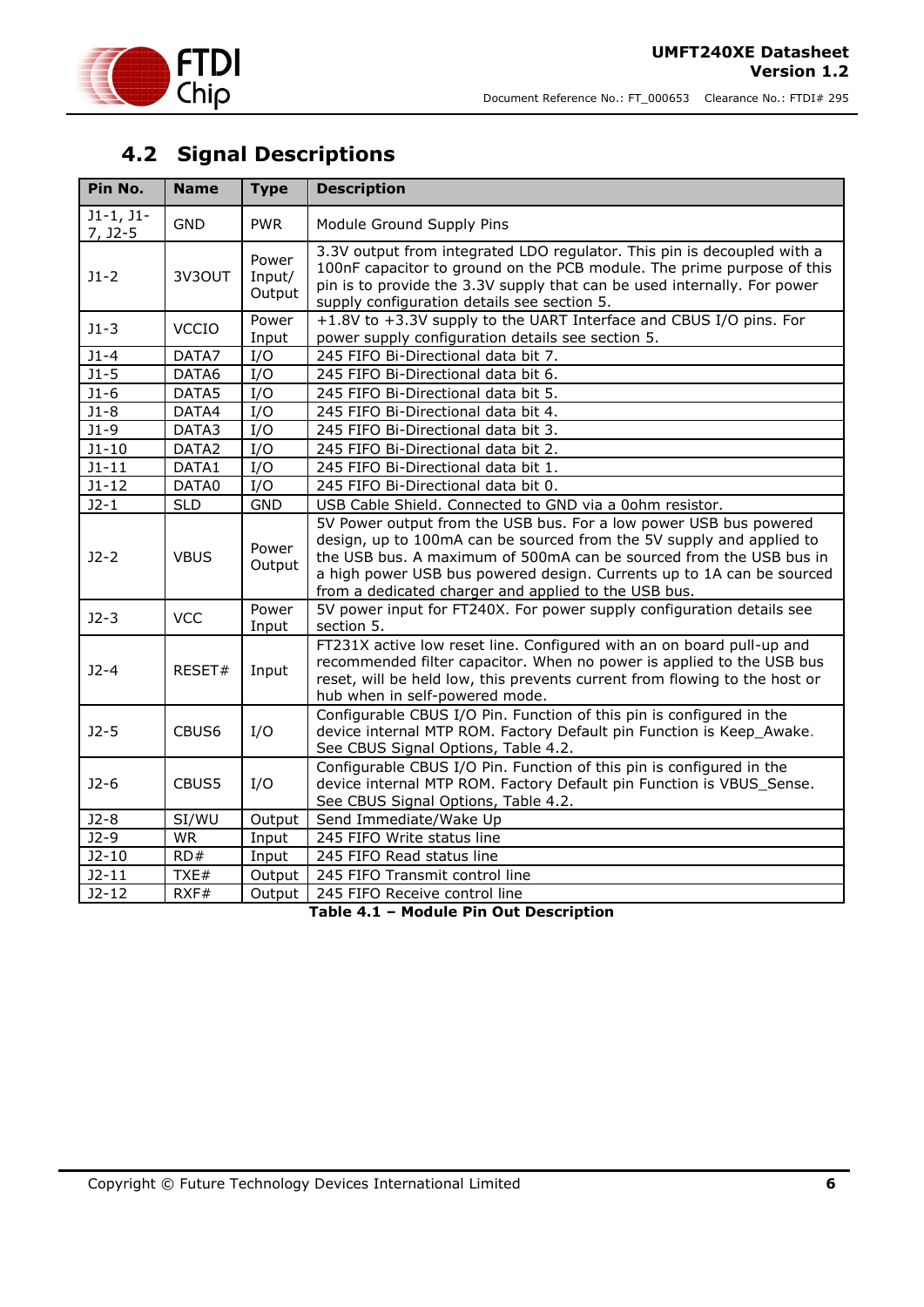

### <span id="page-6-0"></span>**4.3 CBUS Signal Options**

The following options can be configured on the CBUS I/O pins. These options are all configured in the internal MTP ROM using the utility software FT\_PROG, which can be downloaded from the [www.ftdichip.com.](http://www.ftdichip.com/) The default configuration is described in [Section 9.](file:///C:/Documents%20and%20Settings/ian.dunn/My%20Documents/SharePoint%20Drafts/DS_UMFT231XA-01.doc%23_Internal_EEPROM_Configuration)

| <b>CBUS Signal</b>              | <b>Available On CBUS Pin</b> | <b>Description</b>                                                                                                                                                                                                                                                                                                                                                                                                                              |  |
|---------------------------------|------------------------------|-------------------------------------------------------------------------------------------------------------------------------------------------------------------------------------------------------------------------------------------------------------------------------------------------------------------------------------------------------------------------------------------------------------------------------------------------|--|
| <b>Option</b>                   |                              |                                                                                                                                                                                                                                                                                                                                                                                                                                                 |  |
|                                 |                              |                                                                                                                                                                                                                                                                                                                                                                                                                                                 |  |
| Tristate                        | CBUS5, CBUS6                 | IO Pad is tri-stated                                                                                                                                                                                                                                                                                                                                                                                                                            |  |
| DRIVE 1                         | CBUS5, CBUS6                 | Output a constant 1                                                                                                                                                                                                                                                                                                                                                                                                                             |  |
| DRIVE 0                         | CBUS5, CBUS6                 | Output a constant 0                                                                                                                                                                                                                                                                                                                                                                                                                             |  |
| PWREN#                          | CBUS5, CBUS6                 | Output is low after the device has been configured by USB,<br>then high during USB suspend mode. This output can be used<br>to control power to external logic P-Channel logic level MOSFET<br>switch.<br>NOTE: This function is driven by an open-drain to ground with<br>no internal pull-up, this is specially designed to aid battery<br>charging applications. UMFT240XE connects an on-board 47K<br>pull-up on each CBUS and DBUS signal. |  |
| SLEEP#                          | CBUS5, CBUS6                 | Goes low during USB suspend mode. Typically used to power<br>down an external logic to RS232 level converter IC in USB to<br>RS232 converter designs. Deactivate SLEEP# option for when<br>connected to a dedicated charger port, this can be selected<br>when configuring the MTP ROM. When this option is enabled<br>SLEEP# is driven high when FT240X is connected to a<br>Dedicated Charger Port.                                           |  |
| CLK24MHz                        | CBUS5, CBUS6                 | 24 MHz Clock output.**                                                                                                                                                                                                                                                                                                                                                                                                                          |  |
| CLK12MHz                        | CBUS5, CBUS6                 | 12 MHz Clock output.**                                                                                                                                                                                                                                                                                                                                                                                                                          |  |
| CLK6MHz                         | CBUS5, CBUS6                 | 6 MHz Clock output.**                                                                                                                                                                                                                                                                                                                                                                                                                           |  |
| BCD_Charger                     | CBUS5, CBUS6                 | Battery Charge Detect indicates when the device is connected<br>to a dedicated battery charger host. Active high output. NOTE:<br>Requires a 10K pull-down to remove power up toggling.                                                                                                                                                                                                                                                         |  |
| BCD_Charger#                    | CBUS5, CBUS6                 | Active low BCD Charger, driven by an open drain to ground<br>with no internal pull-up (4.7K on board pull-up present).                                                                                                                                                                                                                                                                                                                          |  |
| BitBang_WR#                     | CBUS5, CBUS6                 | Synchronous and asynchronous bit bang mode WR# strobe<br>output.                                                                                                                                                                                                                                                                                                                                                                                |  |
| BitBang_RD#                     | CBUS5, CBUS6                 | Synchronous and asynchronous bit bang mode RD# strobe<br>output.                                                                                                                                                                                                                                                                                                                                                                                |  |
| <b>VBUS Sense</b>               | CBUS5, CBUS6                 | Input to detect when VBUS is present.                                                                                                                                                                                                                                                                                                                                                                                                           |  |
| Time Stamp                      | CBUS5, CBUS6                 | Toggle signal which changes state each time a USB SOF is<br>received                                                                                                                                                                                                                                                                                                                                                                            |  |
| Keep_Awake#                     | CBUS5, CBUS6                 | Active Low input, prevents the chip from going into suspend.                                                                                                                                                                                                                                                                                                                                                                                    |  |
| Table 4.2 - CBUS Signal Options |                              |                                                                                                                                                                                                                                                                                                                                                                                                                                                 |  |

<span id="page-6-1"></span>\*\*When in USB suspend mode the outputs clocks are also suspended.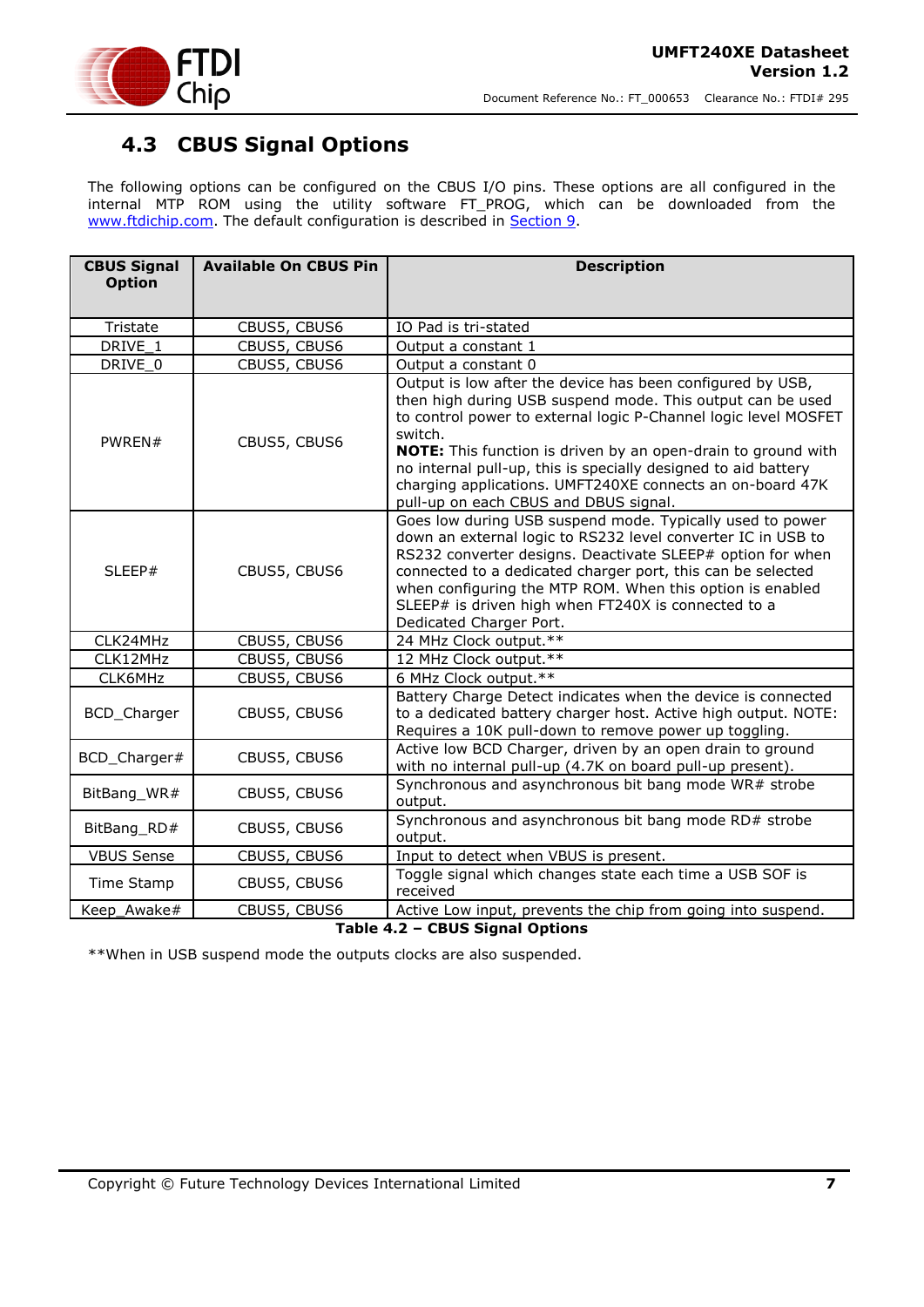

## <span id="page-7-0"></span>**5 Module Configurations**

### <span id="page-7-1"></span>**5.1 Jumper Configuration Options**

| Jumper No. | <b>Setting</b> | <b>Status</b>                                                                                                                                                                                                                                                                                                                             | <b>Description</b>                                                                                    |
|------------|----------------|-------------------------------------------------------------------------------------------------------------------------------------------------------------------------------------------------------------------------------------------------------------------------------------------------------------------------------------------|-------------------------------------------------------------------------------------------------------|
| JP1        | Shorted        | Default                                                                                                                                                                                                                                                                                                                                   | Connects internal 3.3V regulator to VCCIO. This restricts signal drive<br>to only 3.3V level signals. |
| JPI        | Opened         | Disconnects internal 3.3V regulator connection to VCCIO. This mode<br>allows for the supply of 1.8V-3.3V power from an external power<br>Non-<br>supply, thus allows the processing of signals with logic levels between<br>Default<br>1.8V and 3.3V. VCCIO can be adjusted to match the interface<br>requirements of external circuitry. |                                                                                                       |

**Table 5.1 – Jumper JP1 Pin Description**

<span id="page-7-2"></span>

| Jumper No.   Setting                   |         | Status          | <b>Description</b>                                                                                                                    |
|----------------------------------------|---------|-----------------|---------------------------------------------------------------------------------------------------------------------------------------|
| JP <sub>2</sub>                        | Shorted | Default         | Connects VBUS to VCC. This mode is known as "USB-Powered" mode.                                                                       |
| JP2                                    | Opened  | Non-<br>Default | Disconnects VBUS to VCC. This allows the supply of power from an<br>external power supply. This mode is known as "Self-Powered" mode. |
| Table 5.2 - Jumper JP2 Pin Description |         |                 |                                                                                                                                       |

<span id="page-7-3"></span>**Note:** There should never be more than one power output supplied to the same net. If JP2 is fitted when an external power supply is applied a direct short between two power supplies will be formed, this can result in damage to the UMFT240XE module and the target circuit.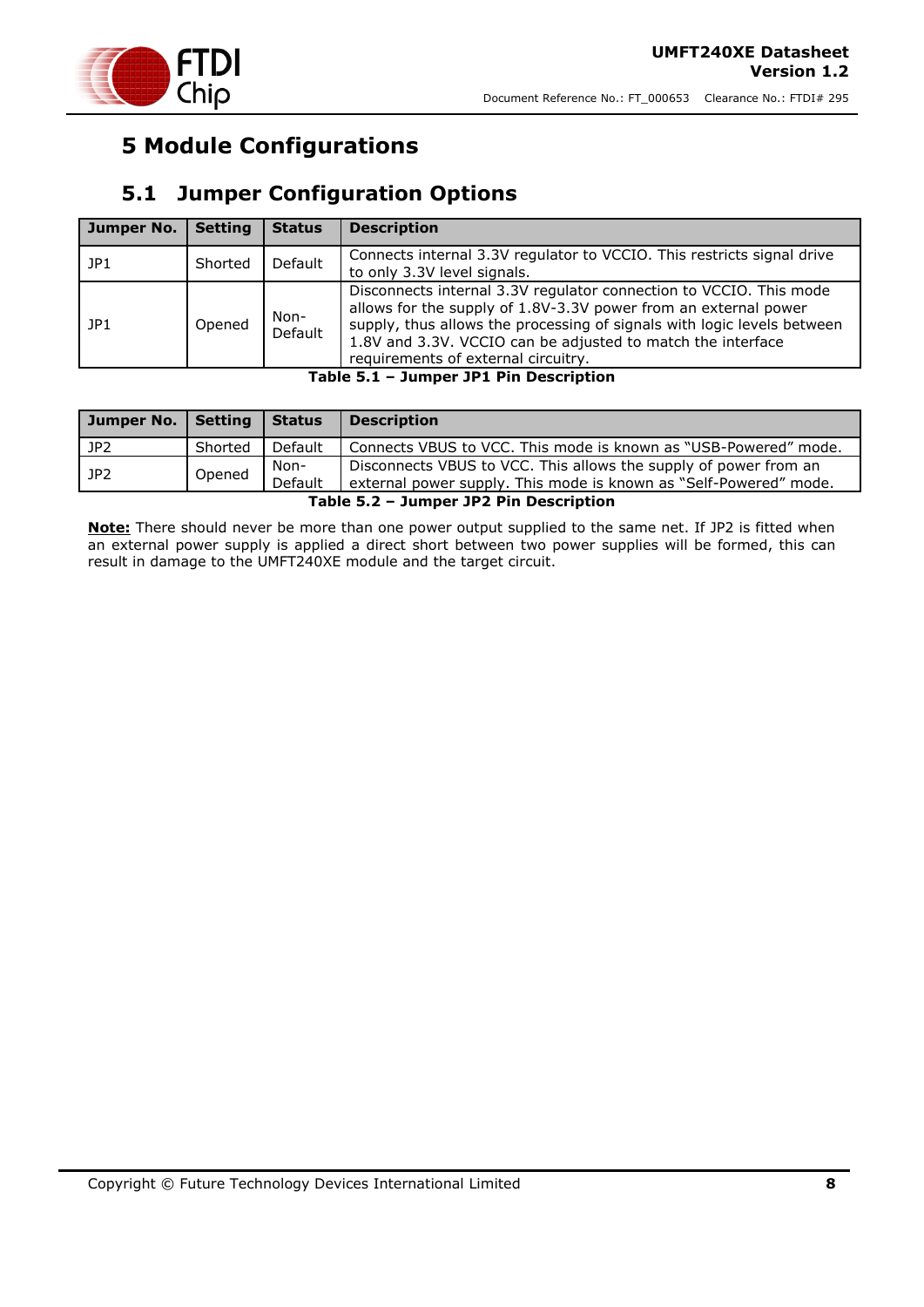

### <span id="page-8-0"></span>**5.2 BUS Powered Configuration**



**Figure 5.1 – Bus Powered Configuration**

<span id="page-8-1"></span>A bus powered configuration draws its power from the USB host/hub. The UMFT240XE is configured by default to be in bus powered mode.

[Figure 5.1i](#page-8-1)llustrates the UMFT240XE module in a typical USB bus powered design configuration. By default 3V3OUT is connected to VCCIO, and VBUS is connected to VCC.

For a bus power configuration power is supplied from the USB VBUS:

+5V VBUS power is sourced from the USB bus and is connected to the FT240X power input (VCC)

+3.3V power is sourced from the FT240X's voltage regulator output and is connected to the FT240X IO port's power input (VCCIO).

Interfacing the UMFT240XE module to a microcontroller (MCU), or other logic devices for bus powered configuration is done in exactly the same way as a self-powered configuration (see Section 3). Except that it is possible for the MCU or external device to take its power supply from the USB bus (either the 5V from the USB pin, or 3.3V from the 3V3OUT pin).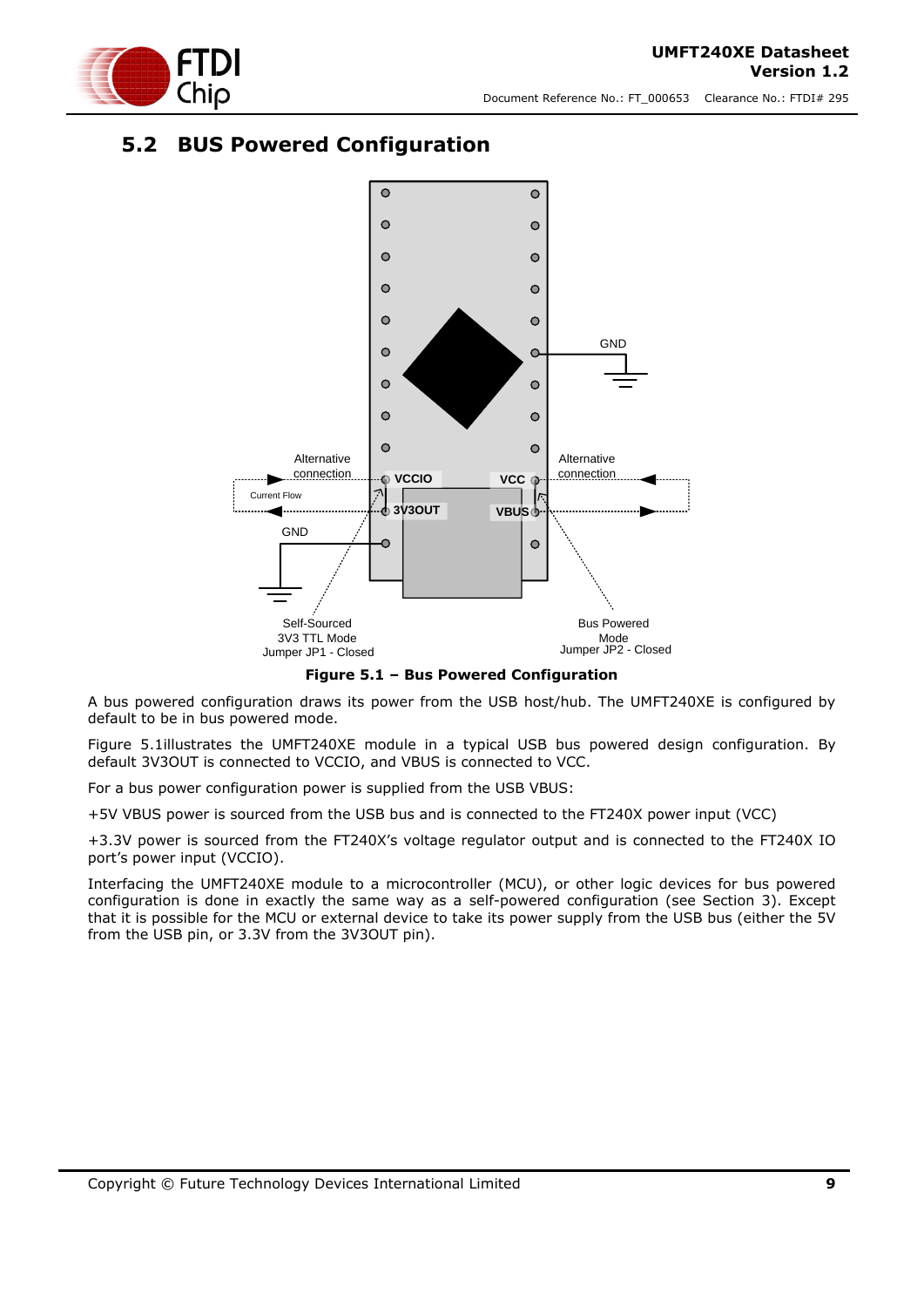

### <span id="page-9-0"></span>**5.3 Self Powered Configuration**





<span id="page-9-1"></span>A self-powered configuration operates on the principle of drawing power from an external power supply, as oppose to drawing power from the USB host. In this configuration no current is drawn from the USB bus.

[Figure 5.2](#page-9-1) illustrates the UMFT240XE in a typical USB self-powered configuration. In this case the jumper connection of JP1 is removed, which allows 5V power to be supplied to the module VCC pins from an external source. VCCIO can to be powered from 3V3OUT or the VCC of an external source. (Note that Figure 5.2 is for illustration only and that the pins do not actually go all the way through the PCB)

For a self-powered configuration it is necessary to prevent current from flowing back to the USB data lines when the connected USB host or hub has powered down. To carry out this function the UMFT240XE uses an on-board voltage divider network connected to the USB power bus and RESET# pin. This operates on the principle that when no power is supplied to the VBUS line, the FT240X will automatically be held in reset by a weak pull-down, when power is applied the voltage divider will apply a weak 3.3V pull-up. Driving a level to the RESET# pin of the UMFT240XE will override the effect of this voltage divider. When the FT240X is in reset the USB DP signal pull-up resistor connected to the data lines is disconnected and no current can flow down the USB lines.

An example of interfacing the FT240X with a Microcontroller's UART interface is also illustrated in [Figure](#page-9-1)  [5.2.](#page-9-1) This example shows the wire configuration of the transfer and handshake lines. This example also illustrates that a voltage other than 3.3V can be supplied to the FT240X's IO port, this feature is described further and for bus powered mode in Section [5.5.](#page-11-0)

Alternatively both the FT240X's IO port and MCU can be powered from the 3V3OUT pin; this approach is described in Section [5.4.](#page-10-0)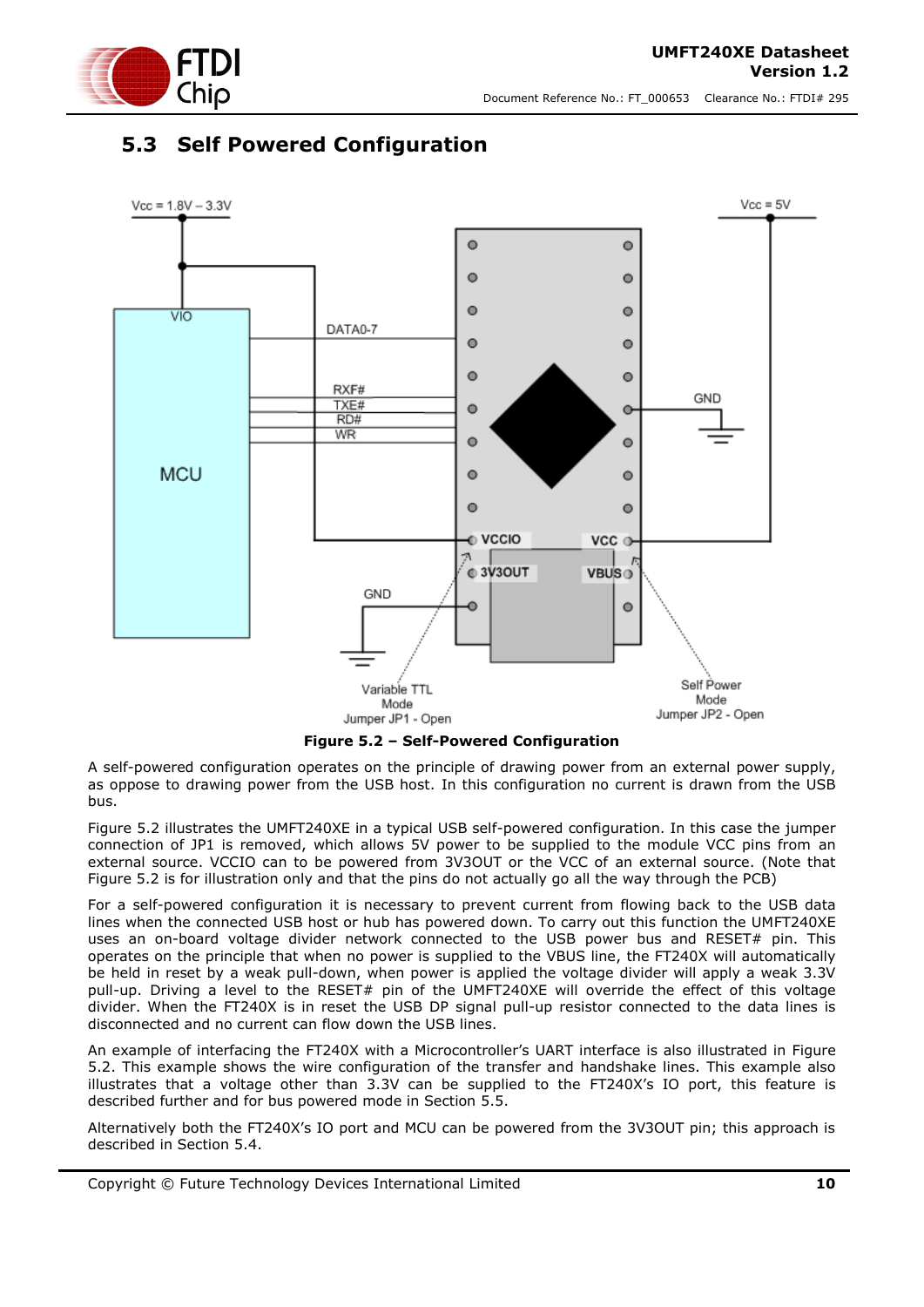

### <span id="page-10-0"></span>**5.4 USB Bus Powered with Power Switching Configuration**



**Figure 5.3 – Bus Powered with Power Switching Configuration**

<span id="page-10-1"></span>USB bus powered mode is introduced in Section [5.2.](#page-8-0) This section describes how to use bus-powered mode with a power switch.

USB bus powered circuits are required by USB compliance standards to consume less than 2.5mA (and less than 100mA when not enumerated and not suspended) when connected to a host or hub when in USB suspend mode. The PWREN# CBUS function can be used to remove power from external circuitry whenever the FT240X is not enumerated. (Note: It is impossible to be in suspended mode when enumerated.)(Note that Figure 5.3 is for illustration only and that the pins do not actually go all the way through the PCB)

To implement a power switch using PWREN#, configure a P-Channel Power MOSFET to have a soft start by fitting a 10K pull-up, a 1K series resistor and a 100nF cap as shown in [Figure 5.3.](#page-10-1)

Connecting the source of the P-Channel MOSFET to 3V3OUT instead of VBUS can allow external logic to source 3.3V power from the FT240X without breaking USB compliancy. In this setup it is important that the VCCIO is not sourced from the drain of this MOSFET, this is because the power used to drive the gate of this transistor is sourced from VCCIO. VCCIO should be connected directly to 3V3OUT for this setup to function effectively. It is also important that the external logic must and IO core of the FT240X must not draw more that 50mA, this is because the current limit of the internal 3.3V regulator is 50mA.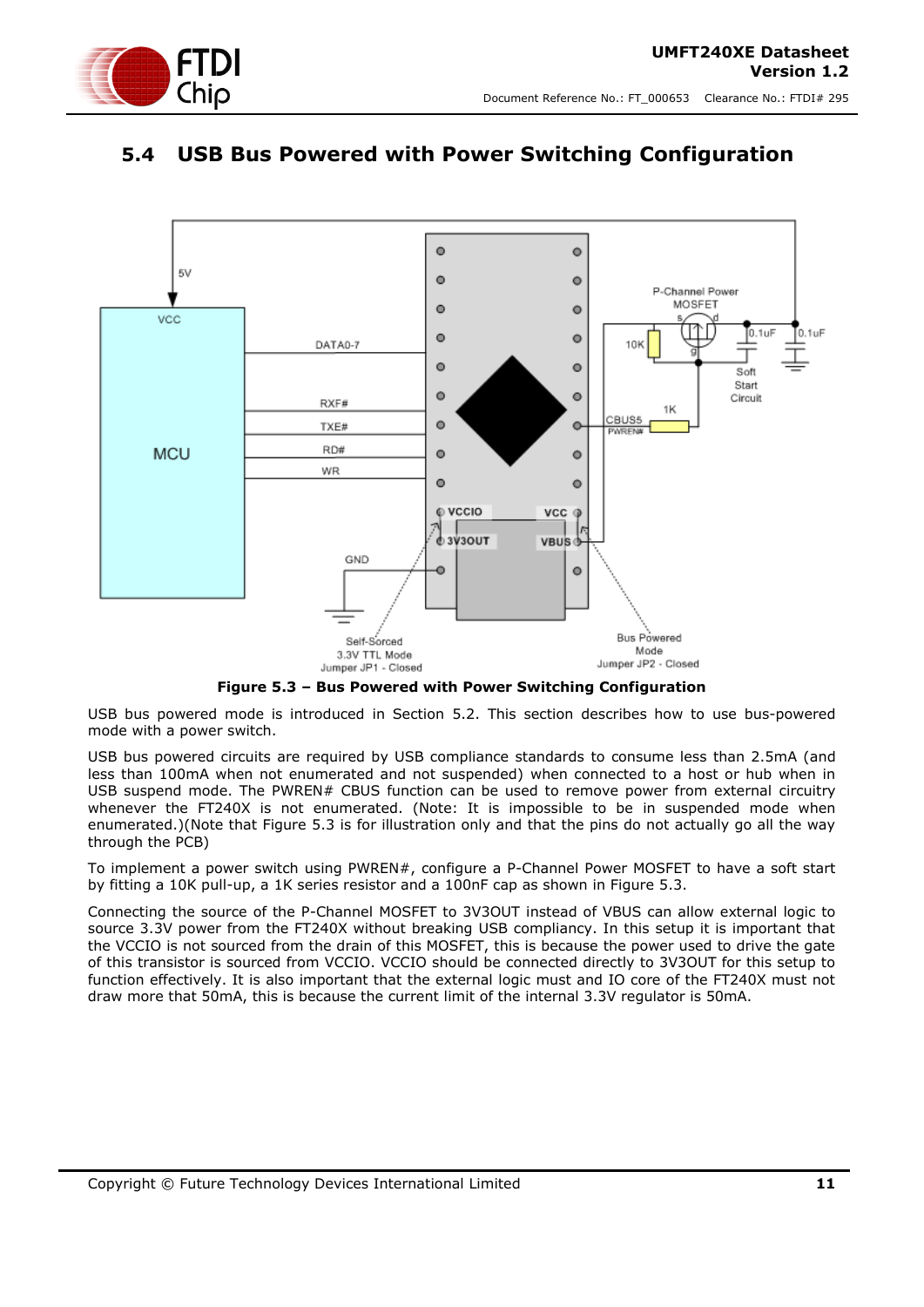



### <span id="page-11-0"></span>**5.5 Variable IO Voltage Supply**



**Figure 5.4 – USB Bus Powered 3.3V Logic Drive**

<span id="page-11-1"></span>The FT240X can process signals at CMOS/TTL logic levels in the range of 1.8V to 3.3V. This section describes how to utilise this feature.

[Figure 5.4](#page-11-1) shows a configuration where the FT240X is interfaced to a device with IOs operating in the range of 1.8V - 3.3V. The IO ports of this module need to be powered with a voltage level that is equal to the level of the signals it is processing. Since the FT240X's embedded voltage regulator only outputs 3V3 the IO ports will need to be powered from another power source when operating at voltage levels other than 3.3V.

By default, a short is present between 3V3OUT (embedded voltage regulator) and VCCIO (IO port's power input) with the connection made by JP1. If an external power supply is used to power the IO ports this jumper needs to be open.

The configuration described in this section can be implemented in either bus-powered mode or selfpowered mode.

**Note 1:** The CBUS and DBUS pins are 5V tolerant; however, these signals cannot drive signals at 5V TTL/CMOS. VCCIO is not 5V tolerant; applying 5V to VCCIO will damage the chip.

**Note 2:** If power is applied to VCCIO and no power is applied to VCC all IOs will be at an unknown state, this however will not damage the chip. The FT240X also has protective circuitry to prevent the chip being damaged by a voltage discrepancy between VCCIO and the level of the signal being processed.

**Note 3:** When using VCCIO less than 3V3 on a chip from FTDI's X-chip range, it is recommended to uses pull up resistors (47K) to VCCIO on the data lines, all of the UMFT2xxXE devices include an on-board pull-up for these lines.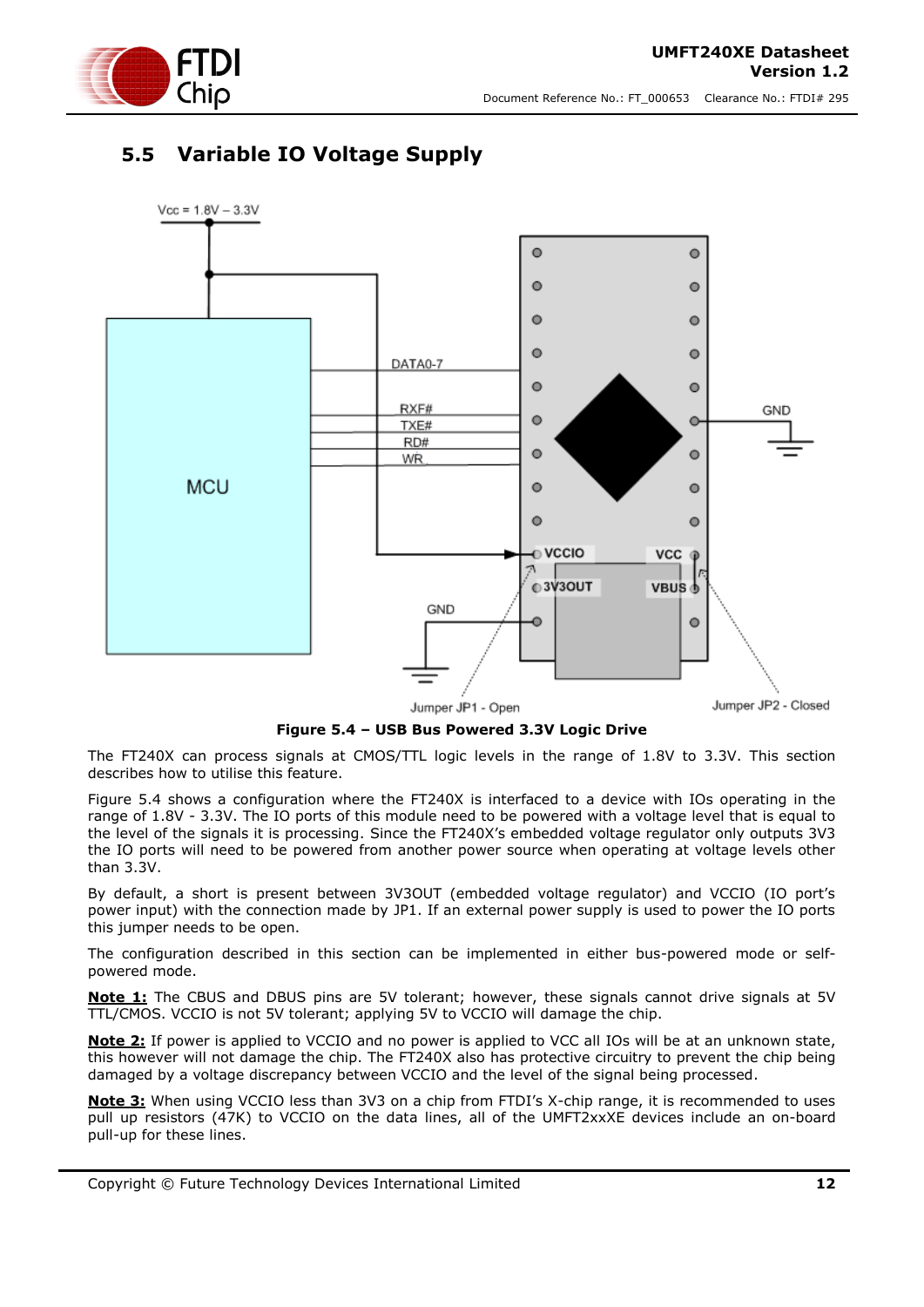

### <span id="page-12-0"></span>**5.6 3.3V Voltage Supply**



Jumper JP1 - Closed

Jumper JP2 - Open

**Figure 5.5 – USB Self-Powered 3.3V Logic Drive**

<span id="page-12-2"></span>The FT240X can be powered from a single 3.3V supply. This feature is an alternative to having the FT240X powered at 5V in standard self-powered configuration.

The 3.3V Self-Powered configuration is illustrated in [Figure 5.5.](#page-12-2) Note that the 3.3V input is connected to VCC, VCCIO and 3V3OUT. (Note that Figure 5.5 is for illustration only and that the pins do not actually go all the way through the PCB).

#### <span id="page-12-1"></span>**5.7 Configuring the MTP ROM**

The FT240X contains an embedded MTP ROM. This device can be used to specify the functions used by each CBUS pin, the current drive on each signal pin, current limit for the USB bus and the other descriptors of the device. For details on using the MTP ROM/EEPROM programming utility FT\_PROG, please see the [FT\\_PROG User Guide.](http://www.ftdichip.com/Support/Documents/AppNotes/AN_124_User_Guide_For_FT_PROG.pdf)

When programming the MTP ROM please note:

- i) One of the CBUS Pins can be configured as PWREN# in the internal MTP ROM. This can be used to switch the power supply to the external circuitry.
- ii) The Max Bus Power setting of the MTP ROM should specify the maximum current to be drawn from the USB host/hub when enumerated. For high-powered USB devices the current limit when enumerated is between 100mA and 500mA, for low-powered USB devices the current limit is 100mA.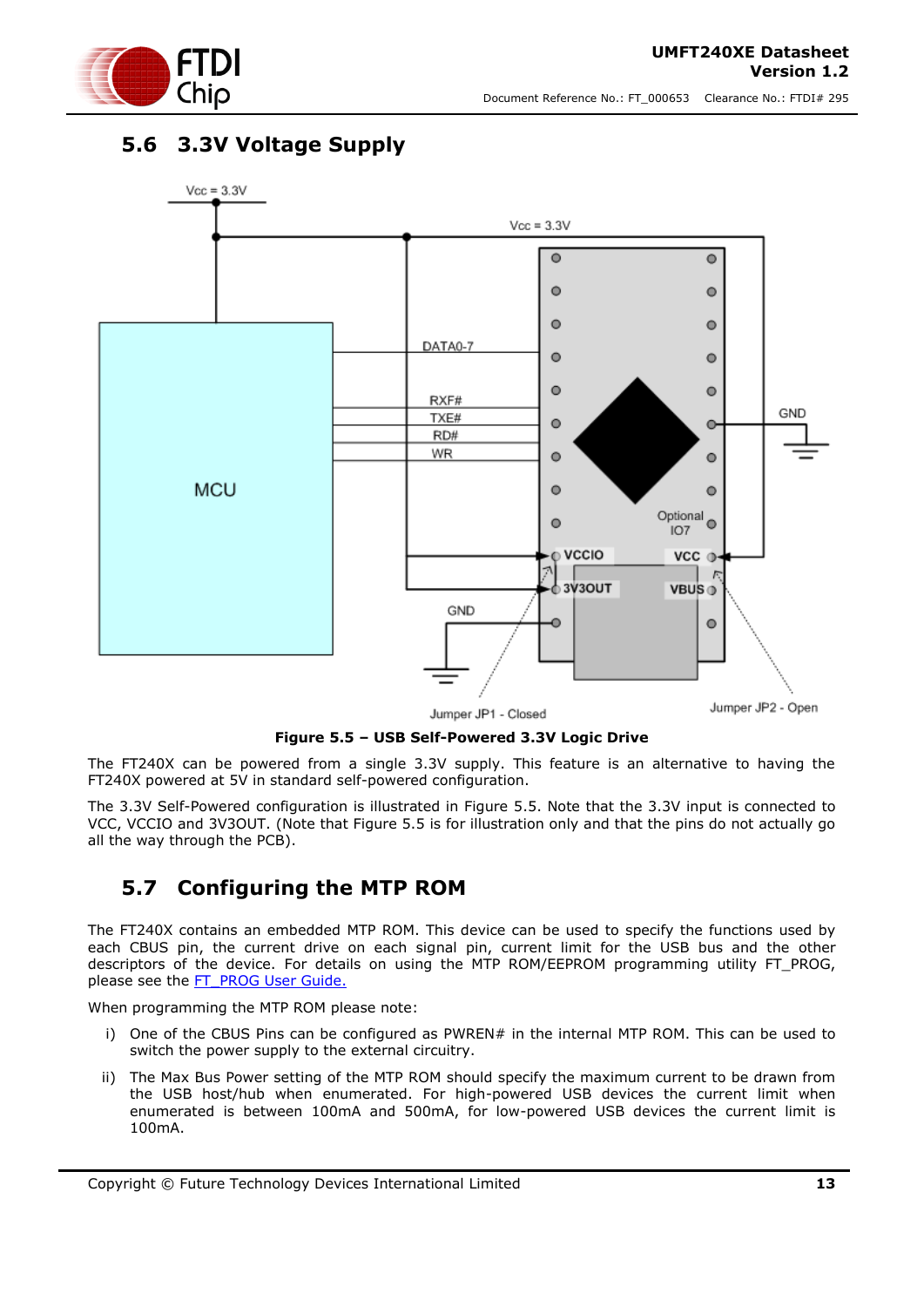

## <span id="page-13-0"></span>**6 Module Dimensions**



**Figure 6.1 – UMFT240XE Module Dimensions**

<span id="page-13-1"></span>All dimensions are given in millimetres.

The UMFT240XE module exclusively uses lead free components, and is fully compliant with European Union directive 2002/95/EC.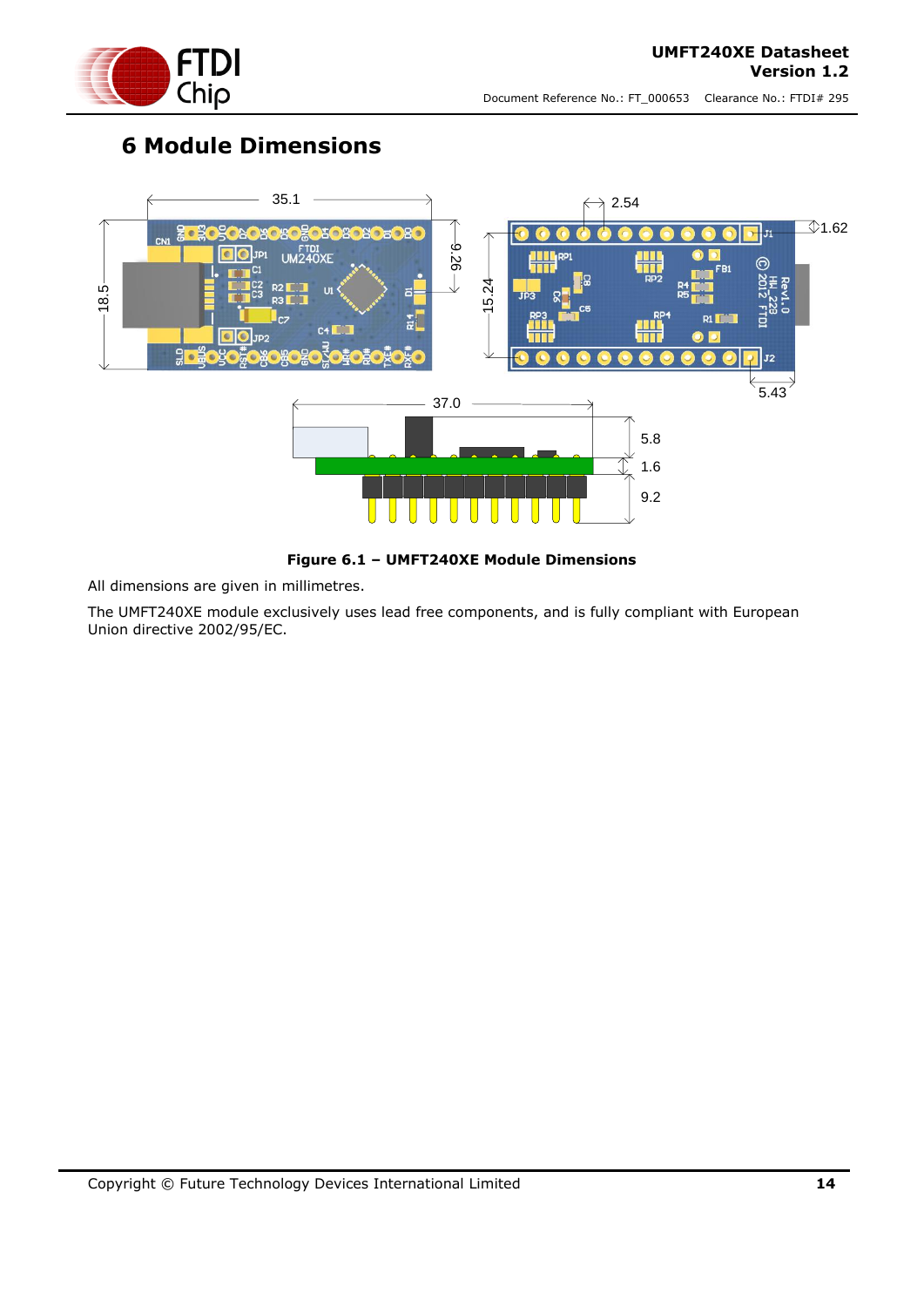

## <span id="page-14-0"></span>**7 IC Package Markings**



The date code format is **YYXX** where  $XX = 2$  digit week number,  $YY = 2$  digit year number. This is followed by the revision letter.

The code **XXXXXXX** is the manufacturing LOT code.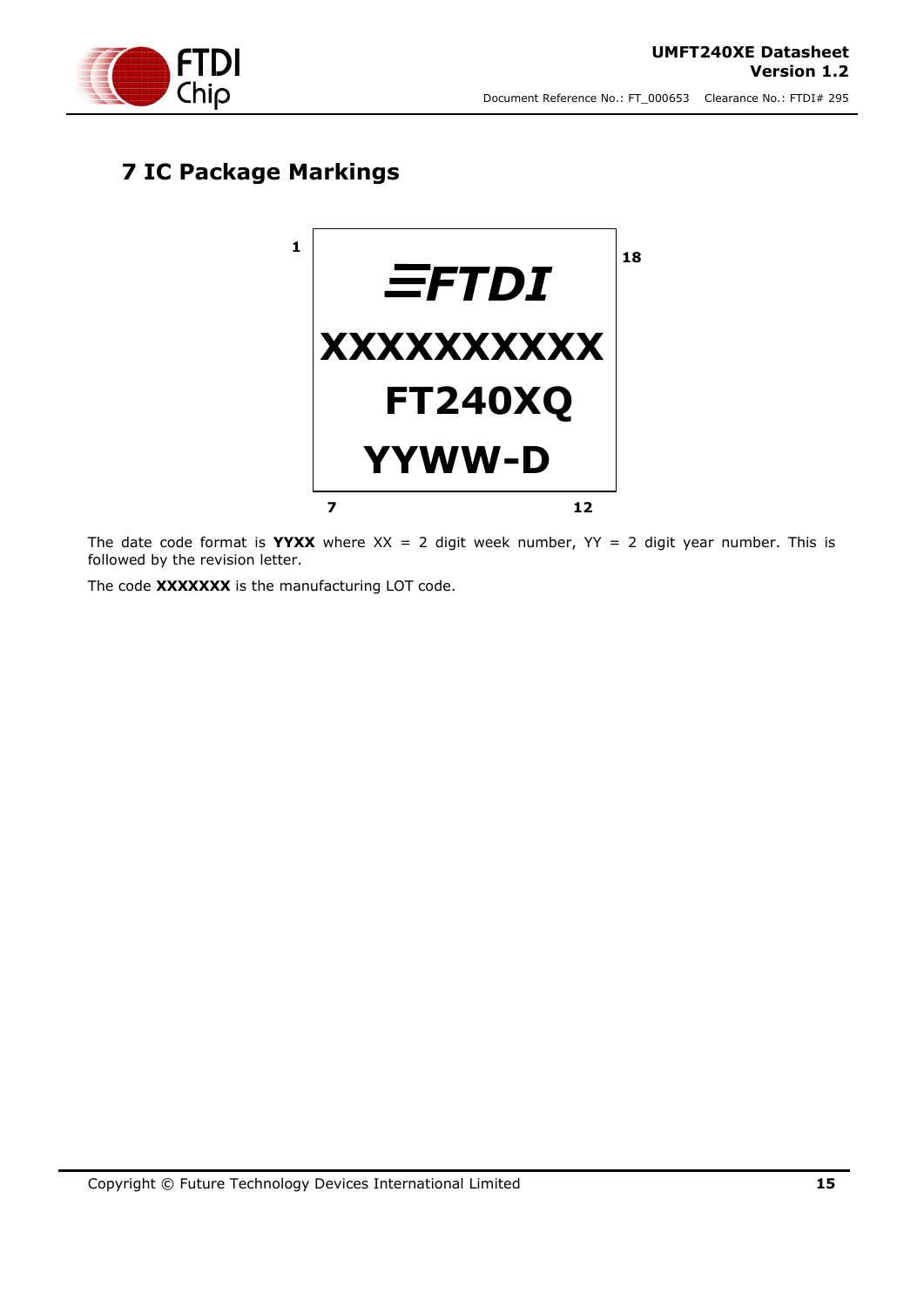

## <span id="page-15-0"></span>**8 UMFT240XE Module Circuit Schematic**



<span id="page-15-1"></span>**Figure 8.1 – Module Circuit Schematic**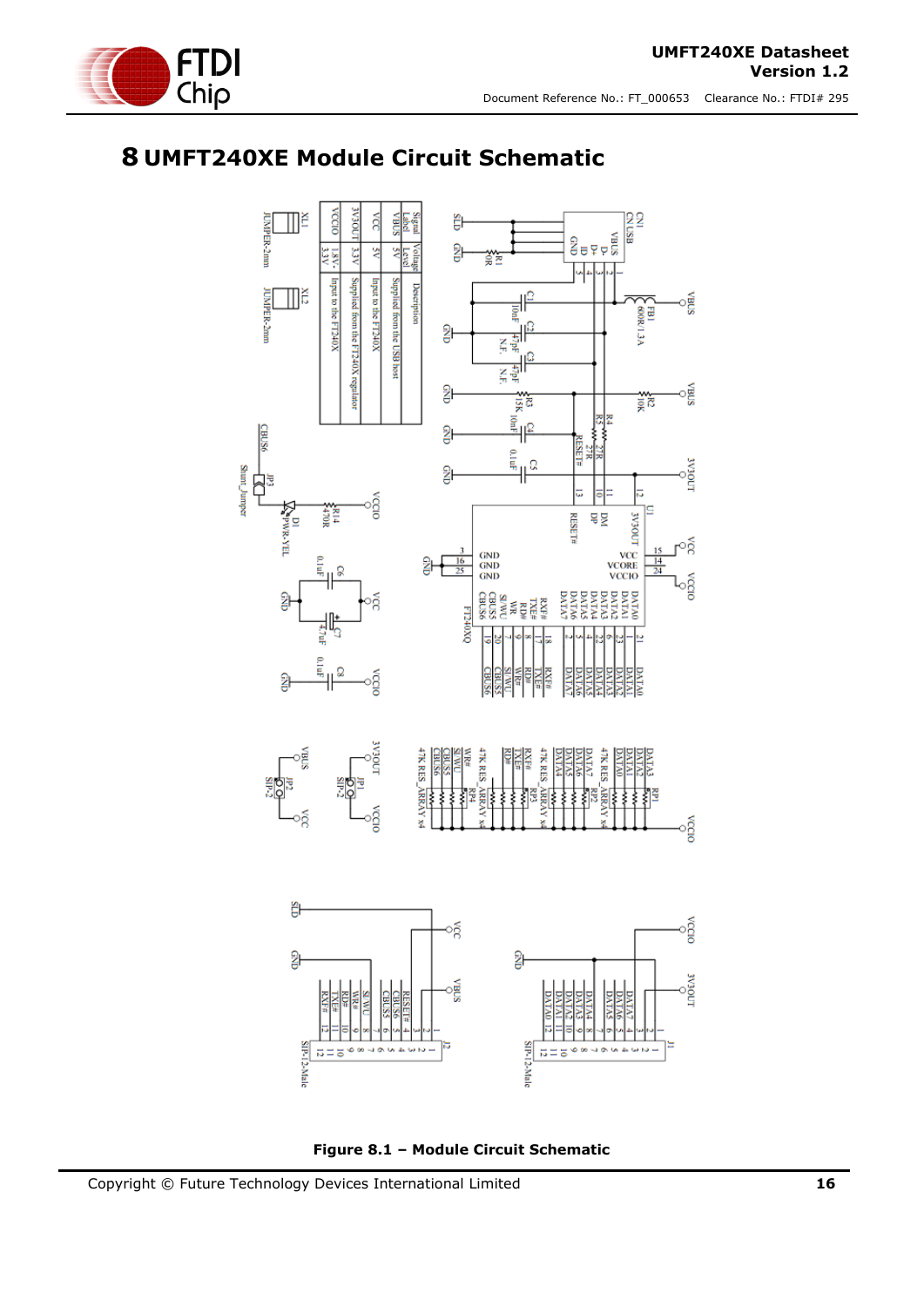

## <span id="page-16-0"></span>**9 Internal MTP ROM Configuration**

Following a power-on reset or a USB reset the FT240X will scan its internal MTP ROM and read the USB configuration descriptors stored there. The default values programmed into the internal MTP ROM in the FT240XQ used on the UMFT240XE are shown in Table 8.1.

| <b>Parameter</b>                     | <b>Value</b>       | <b>Notes</b>                                                                                                                                                           |
|--------------------------------------|--------------------|------------------------------------------------------------------------------------------------------------------------------------------------------------------------|
| USB Vendor ID (VID)                  | 0403h              | FTDI default VID (hex)                                                                                                                                                 |
| USB Product UD (PID)                 | 6015h              | FTDI default PID (hex)                                                                                                                                                 |
| Serial Number Enabled?               | Yes                |                                                                                                                                                                        |
| Serial Number                        | See Note           | A unique serial number is generated and<br>programmed into the MTP ROM during final test of<br>the UM232R module.                                                      |
| Pull down I/O Pins in USB<br>Suspend | Disabled           | Enabling this option will make the device pull down<br>on the UART interface lines when the power is shut<br>off (PWREN# is high).                                     |
| Manufacturer Name                    | <b>FTDI</b>        |                                                                                                                                                                        |
| Product Description                  | UMFT240XE          |                                                                                                                                                                        |
| Max Bus Power Current                | 90 <sub>m</sub> A  |                                                                                                                                                                        |
| Power Source                         | <b>Bus Powered</b> |                                                                                                                                                                        |
| Device Type                          | <b>FT240X</b>      |                                                                                                                                                                        |
| <b>USB Version</b>                   | 0200               | Returns USB 2.0 device description to the host.<br>Note: The device is a USB 2.0 Full Speed device<br>(12Mb/s) as opposed to a USB 2.0 High Speed<br>device (480Mb/s). |
| Remote Wake Up                       | Enabled            | Taking RI# low will wake up the USB host controller<br>from suspend.                                                                                                   |
| High Current I/Os                    | Disabled           | Enables the high drive level on the data and CBUS<br>$I/O$ pins.                                                                                                       |
| Load VCP Driver                      | Enabled            | Makes the device load the CVP driver interface for<br>the device.                                                                                                      |
| CBUS5                                | Tristate           |                                                                                                                                                                        |
| CBUS6                                | Tristate           |                                                                                                                                                                        |

#### **Table 9.1 – Default Internal MTP ROM Configuration**

<span id="page-16-1"></span>The internal MTP ROM in the FT240X can be programmed over USB using the utility program FT\_PROG. FT\_PROG can be downloaded from the [www.ftdichip.com.](http://www.ftdichip.com/) Users who do not have their own USB vendor ID but who would like to use a unique Product ID in their design can apply to FTDI for a free block of unique PIDs. Contact [FTDI Support](mailto:support1@ftdichip.com?subject=UM232R%20Free%20Block%20of%20Unique%20PIDs) (support1@ftdichip.com) for this service, also see TN 100 and [TN\\_101.](http://www.ftdichip.com/Support/Documents/TechnicalNotes/TN_104_Guide%20to%20Debugging_Customers_Failed_Driver_%20Installation_%20on_%20Windows.pdf)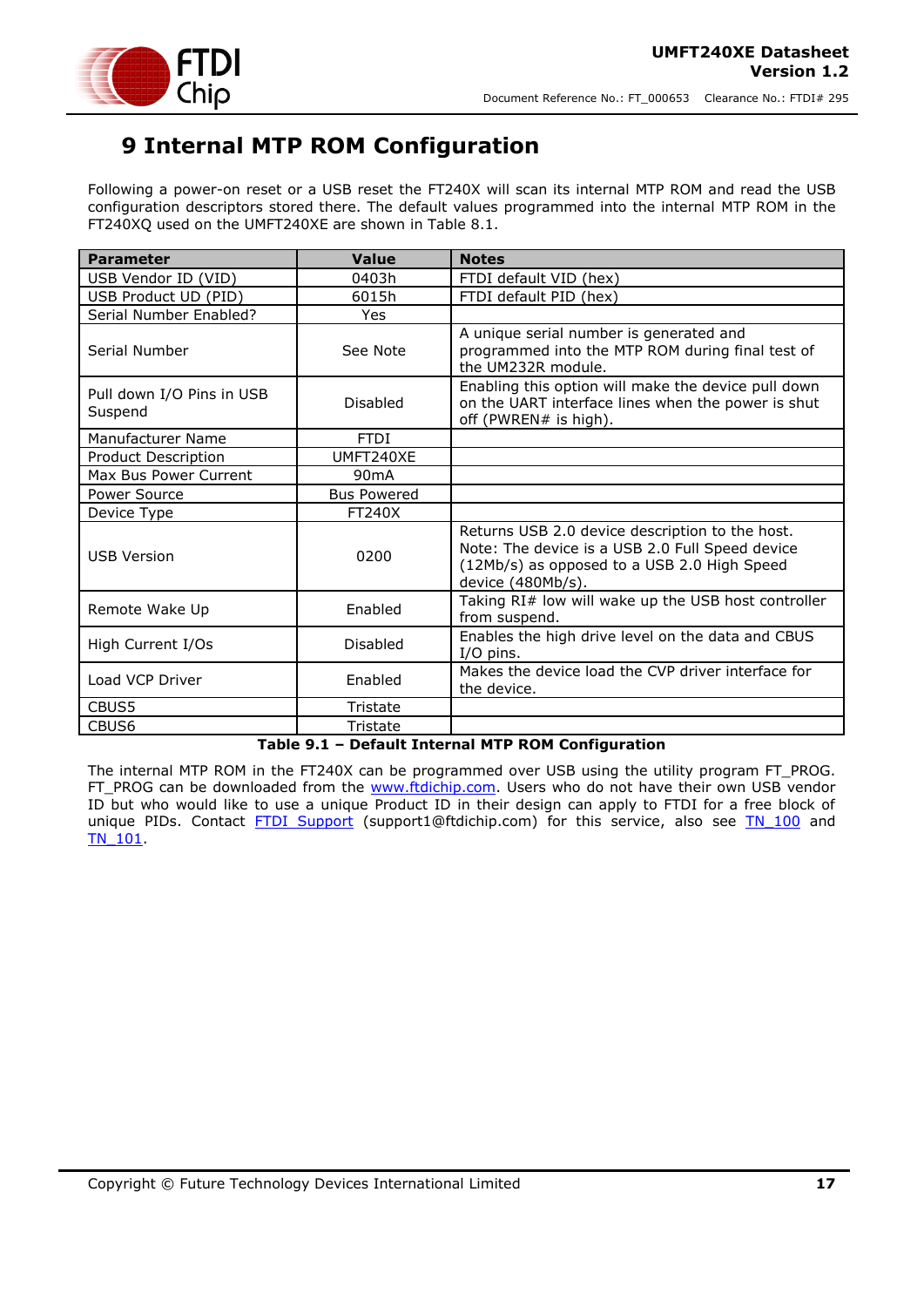

### <span id="page-17-0"></span>**10 Contact Information**

#### **Head Office – Glasgow, UK**

Unit 1, 2 Seaward Place, Centurion Business Park Glasgow G41 1HH United Kingdom Tel: +44 (0) 141 429 2777 Fax: +44 (0) 141 429 2758

E-mail (Sales) [sales1@ftdichip.com](mailto:sales1@ftdichip.com) E-mail (Support) [support1@ftdichip.com](mailto:support1@ftdichip.com) E-mail (General Enquiries) [admin1@ftdichip.com](mailto:admin1@ftdichip.com)

#### **Branch Office – Taipei, Taiwan**

2F, No. 516, Sec. 1, NeiHu Road Taipei 114 Taiwan, R.O.C. Tel: +886 (0) 2 8797 1330 Fax: +886 (0) 2 8751 9737

E-mail (Sales) [tw.sales1@ftdichip.com](mailto:tw.sales1@ftdichip.com)

E-mail (Support) [tw.support1@ftdichip.com](mailto:tw.support1@ftdichip.com) E-mail (General Enquiries) [tw.admin1@ftdichip.com](mailto:tw.admin1@ftdichip.com)

#### **Branch Office – Hillsboro, Oregon, USA**

7130 SW Fir Loop Tigard, OR 97223 USA Tel: +1 (503) 547 0988 Fax: +1 (503) 547 0987

E-Mail (Sales) [us.sales@ftdichip.com](mailto:us.sales@ftdichip.com) E-Mail (Support) [us.support@ftdichip.com](mailto:us.support@ftdichip.com) E-Mail (General Enquiries) [us.admin@ftdichip.com](mailto:us.admin@ftdichip.com)

#### **Branch Office – Shanghai, China**

Room 1103, No. 666 West Huaihai Road, Shanghai, 200052 China Tel: +86 (0)21 6235 1596 Fax: +86 (0)21 6235 1595

E-mail (Sales) [cn.sales@ftdichip.com](mailto:cn.sales@ftdichip.com) E-mail (Support) [cn.support@ftdichip.com](mailto:cn.support@ftdichip.com) E-mail (General Enquiries) [cn.admin@ftdichip.com](mailto:cn.admin@ftdichip.com)

#### **Web Site**

[http://ftdichip.com](http://ftdichip.com/)

#### **Distributor and Sales Representatives**

Please visit the Sales Network page of the [FTDI Web site](http://ftdichip.com/FTSalesNetwork.htm) for the contact details of our distributor(s) and sales representative(s) in your country.

System and equipment manufacturers and designers are responsible to ensure that their systems, and any Future Technology Devices International Ltd (FTDI) devices incorporated in their systems, meet all applicable safety, regulatory and system-level performance requirements. All application-related information in this document (including application descriptions, suggested FTDI devices and other materials) is provided for reference only. While FTDI has taken care to assure it is accurate, this information is subject to customer confirmation, and FTDI disclaims all liability for system designs and for any applications assistance provided by FTDI. Use of FTDI devices in life support and/or safety applications is entirely at the user's risk, and the user agrees to defend, indemnify and hold harmless FTDI from any and all damages, claims, suits or expense resulting from such use. This document is subject to change without notice. No freedom to use patents or other intellectual property rights is implied by the publication of this document. Neither the whole nor any part of the information contained in, or the product described in this document, may be adapted or reproduced in any material or electronic form without the prior written consent of the copyright holder. Future Technology Devices International Ltd, Unit 1, 2 Seaward Place, Centurion Business Park, Glasgow G41 1HH, United Kingdom. Scotland Registered Company Number: SC136640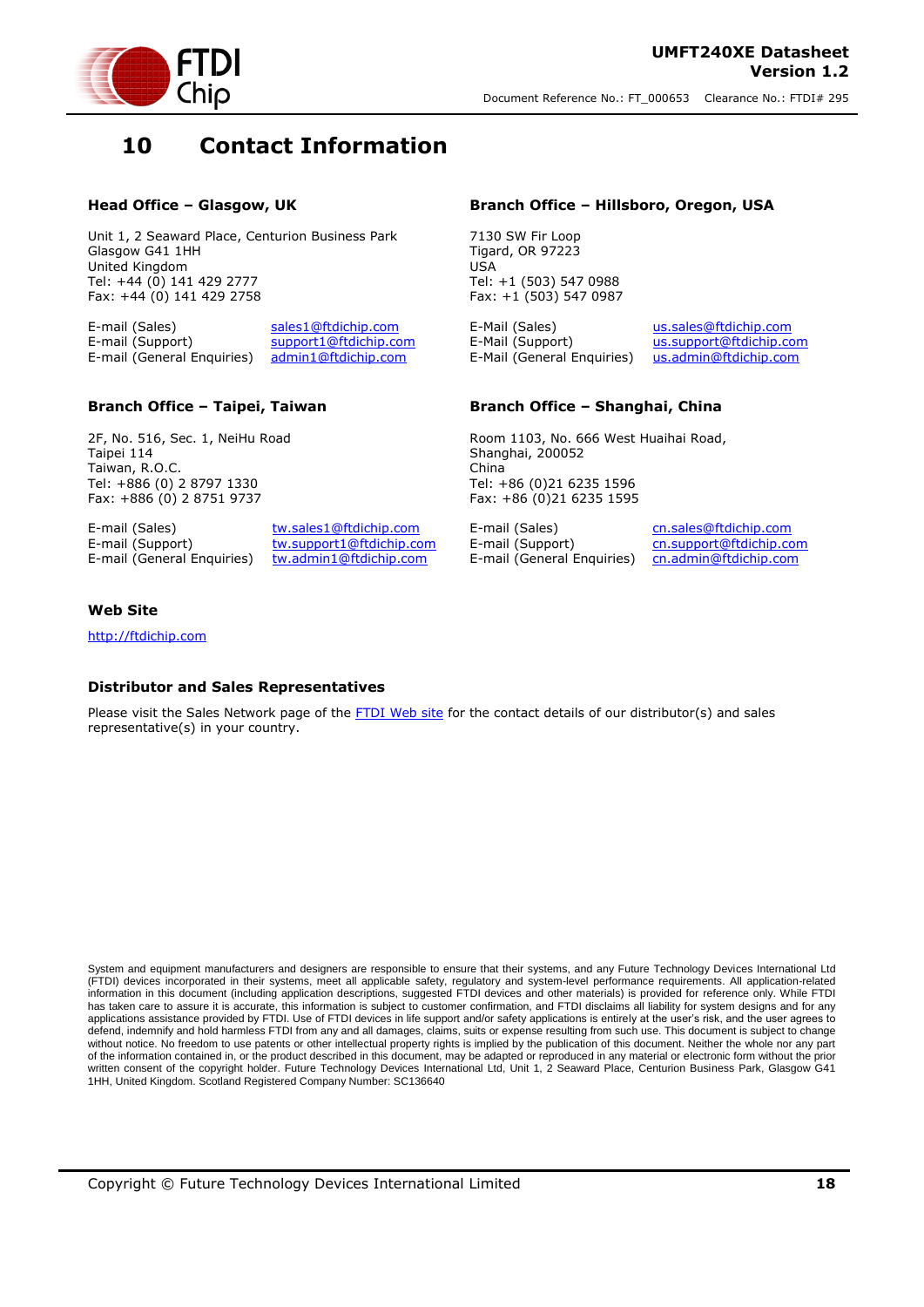

## <span id="page-18-0"></span>**Appendix A - References**

### <span id="page-18-1"></span>**Document References**

| <b>FT201XO</b>     |
|--------------------|
| <b>FT231XQ</b>     |
| <b>FT240XO</b>     |
| FT PROG User Guide |
| <b>TN 100</b>      |
| TN 101             |

## <span id="page-18-2"></span>**Acronyms and Abbreviations**

| Terms       | <b>Description</b>                                  |
|-------------|-----------------------------------------------------|
| DIP         | Dual In-line Package                                |
| <b>DLL</b>  | Dynamic Link Library                                |
| <b>FIFO</b> | First In First Out                                  |
| EEPROM      | Electrically Erasable Programmable Read Only Memory |
| <b>PCB</b>  | <b>Printed Circuit Board</b>                        |
| <b>RoHS</b> | <b>Restriction of Hazardous Substances</b>          |
| TTL.        | Transistor-Transistor Logic                         |
| <b>USB</b>  | Universal Serial Bus                                |
| <b>UART</b> | Universal Asynchronous Receiver/Transmitter         |
| <b>VCP</b>  | Virtual COM Port                                    |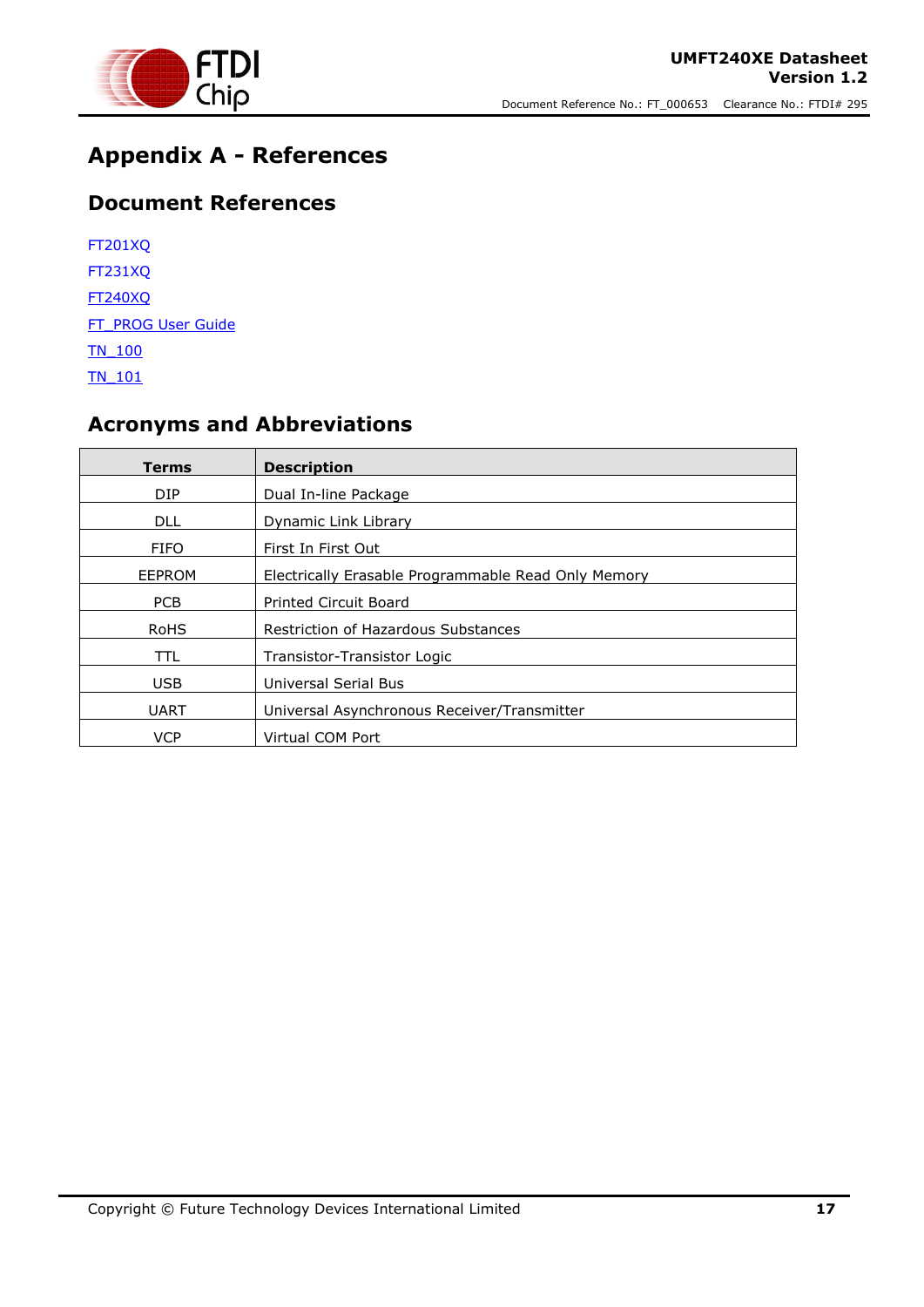

## <span id="page-19-0"></span>**Appendix B - List of Figures and Tables**

## <span id="page-19-1"></span>**List of Figures**

### <span id="page-19-2"></span>**List of Tables**